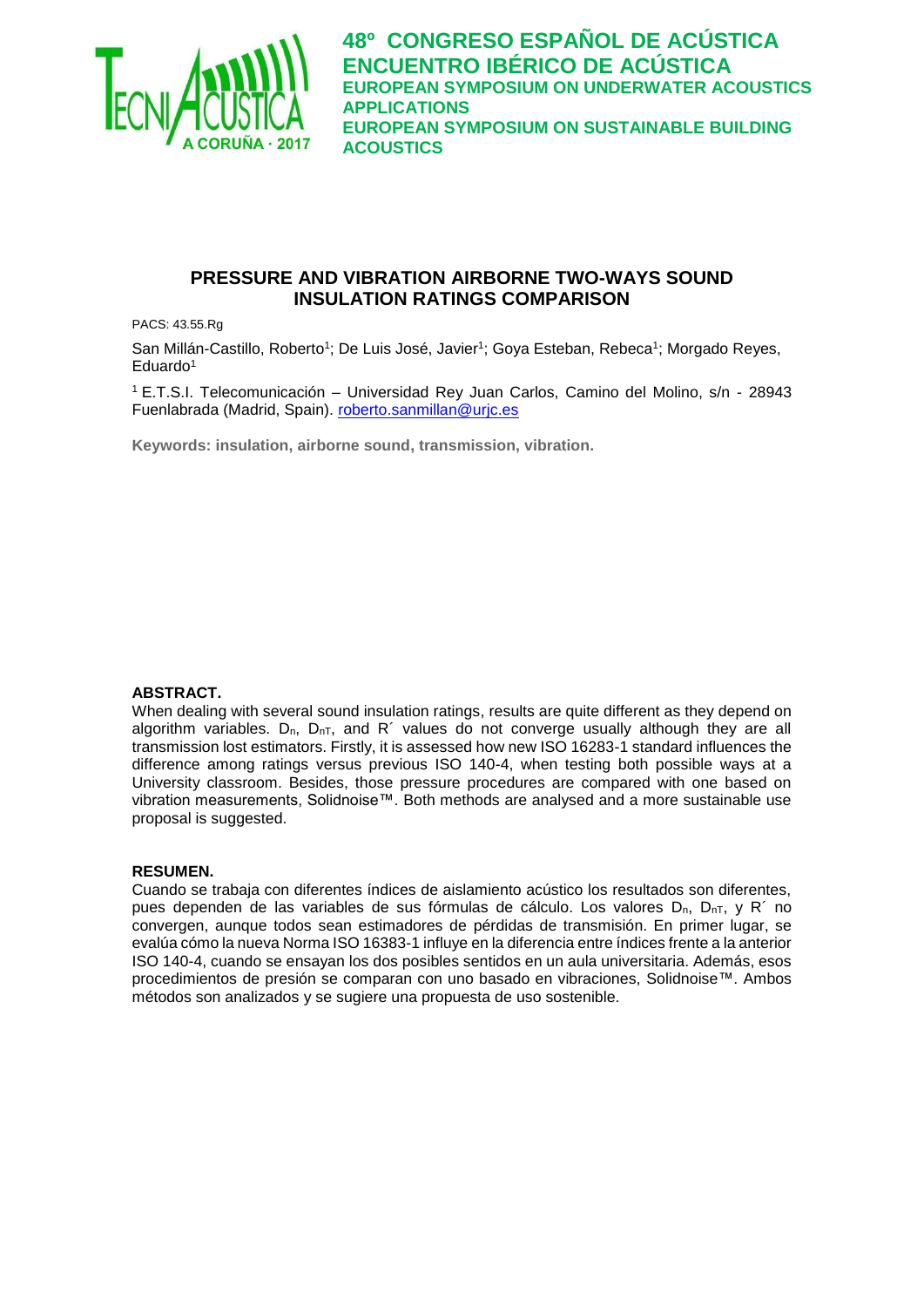

## **INTRODUCTION**

One of the most basic and popular test in building acoustics is field measurements of airborne sound insulation between rooms. Along many years, ISO 140-4 standard depicted the procedure to perform the standard [1]. This standard was replaced by new ISO 16283-1 standard [2], with similar concept line, but it brings some changes in the measurement procedure to improve it [3]. However, both methodologies coexist in some cases, as in Spanish market [4]. Sound pressure level is the main parameter in both standards.

Some other methods mix classical pressure ones with vibration measurements [5,6,7,8]. Vibration data provide information regarding flanking contribution, and the same airborne sound insulation test provide typical insulation ratings.

Besides, standardized procedures with acoustical intensity as main parameter are available, as ISO 15186 standard [9]. Alternatively, p-u probes intensity estimation techniques, instead of p-p classical probes start being developed and used in building acoustics. [10]. Anyway, these intensity options are not in this paper scope.

When testing airborne sound insulation, it is quite common not having values in agreement regarding ratings, because of the different parameters used in those rating value estimations. [1,2]. Nevertheless, when having different standards with different procedures working at the same time, it is interesting assess those differences. Traditionally, that disagreement is linked to the difficulty of low frequency insulation values estimation [11,12], and reverberation time uncertainty as a sound pressure weighting variable regarding to room transmitted sound power [13,14].

More popular insulation ratings,  $D_n$ ,  $D_{nT}$ ,  $y R'$ , are compared using explained procedures, in a standard frequency range. In spite of similar experiments [15,16], this paper provides a comparison among two classical pressure methods, and one that adds vibration measurements. An insulation ratings assessment in the two possible testing ways is also included. High complexity testing is considered, influenced by a real environment and with two rooms with a very different reverberation time.

This paper shows results from some airborne sound insulation testing in a Universidad Rey Juan Carlos classroom, with a particular layout. Once different insulation ratings are worked-out from different procedures, a sustainable methodology use proposal is suggested, along with some future research lines. "Sustainable" is understood as the efficient use of resources and results.

#### **PROBLEM STATEMENT**

There are several ways to assess airborne sound insulation between rooms, so this fact could be confusing when comparing results. Since, they are not equivalent methodologies, those comparisons should not be straight in general terms.

The main problem set out is: the typical airborne sound insulation ratings between rooms ( $D_n$ ,  $D_{nT}$ , and R´) estimation convergence study, when performed under different procedure. The issues to deal with are the following ones:

• Quantify the standardized insulation ratings convergence between 2 specific rooms, with high complexity in the two possible performing ways.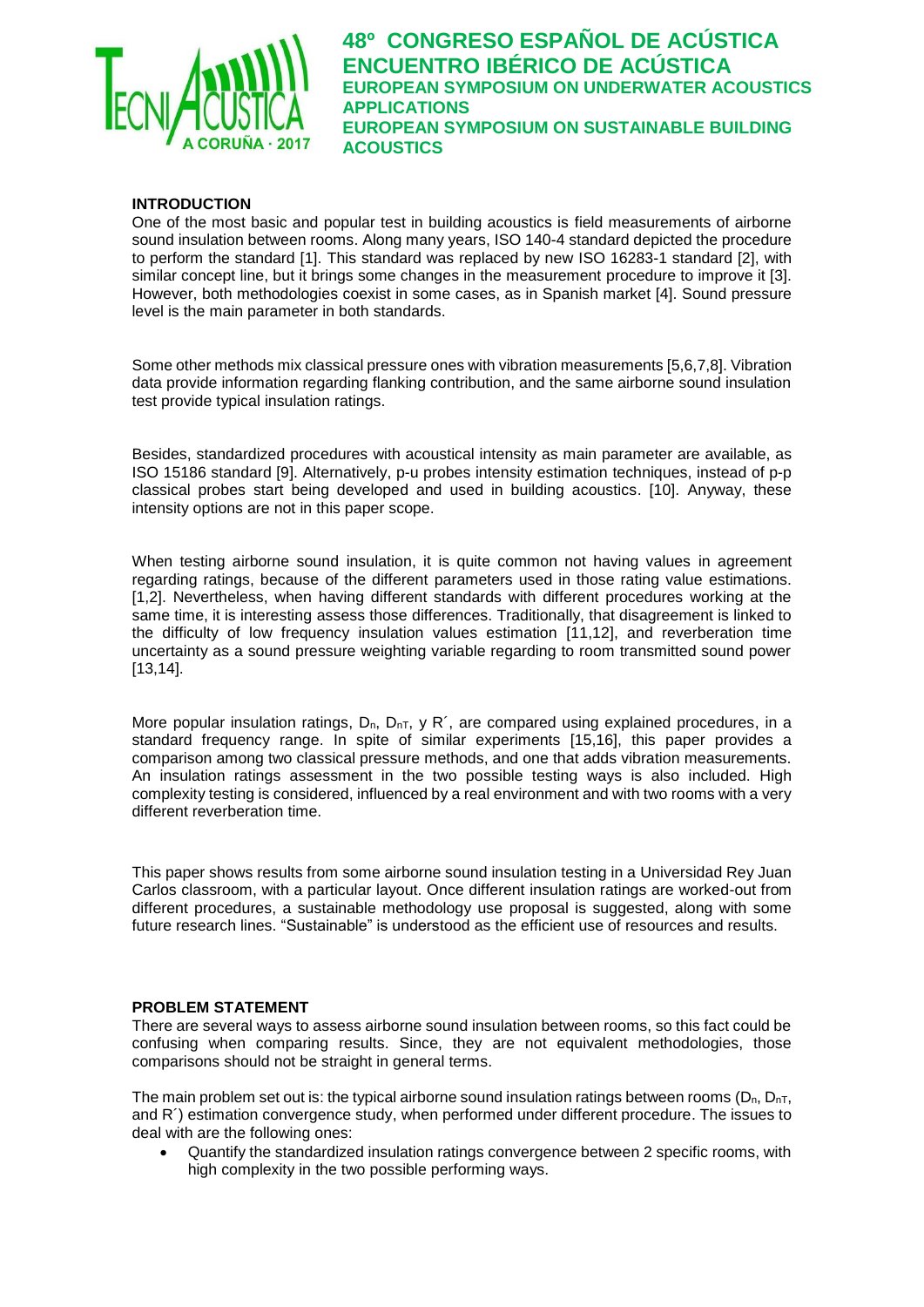

- Sustainable ratings and procedures assessment, analysis, and use proposal suggestion.
- Improvements and future research lines proposal in order to increase useful information, data convergence, and sustainability in airborne sound insulation testing.

#### **METHODS AND MATERIALS**

Testing was carried out in Universidad Rey Juan Carlos facilities, in Fuenlabrada Campus (Madrid, Spain). The biggest room, V  $_{classroom} = 299.5m<sup>3</sup>$ , is a practice classroom. The adjacent room is a small hall, V  $_{\text{hall}}$  = 57.6m<sup>3</sup>. The separating element consists of a wall and a door with a small window, S separating =  $12.3$ m<sup>2</sup>. Both rooms can be defined in an acoustic way by their reverberation times, estimated by a 20dB decay (RT20). It is remarkable that volume and RT20 do not correlate in the regular way, and the biggest room is more damped although materials on walls are the same, *Figure 2*. The reason is that there are many equipment and obstacles, while the hall is completely empty.



*Figure 1. Classroom photograph, on left. Hall and separating element, on right.*

Testing are performed according to each applied standard requirements, ISO 140-4 and ISO 16283-1[1,2], to get Engineering precision in the standard frequency range, from 100Hz to 3,15kHz. Differences in requirements [3] and results between both standards have been widely assessed [15,16]. The "regular way" is the one recommended in the standards, the bigger room is the source room. The "opposite way" does not comply with the former layout, and the source room is the smallest one. However, regarding only to rooms RT20, the source and receiving roles might be swapped. From measurements data and supposing no obstacles and the same hall absorption area, the biggest room equivalent volume changes to around 50[m<sup>3</sup>]. Therefore, it becomes smaller than the hall. So, one can look at the opposite way as an equivalent situation where the receiving room is highly damped. No background noise level corrections were needed.

Vibration velocity levels measurements were performed according to Solidnoise™ method [5]. More measurements points than in previous cases are required. Space sampling takes place in all rooms walls: signal is acquired every  $10<sup>m</sup>$  roughly, depending on boundary conditions. 126 points are managed in the classroom, and 42 points in the hall, instead of 20 points (10 microphone positions x 2 source positions) chosen in sound insulation tests in each room. The devices employed are professional and high precision ones:

- Sound source and power amplifier, Qohm and Qam type, from Qsources.
- Frequency analyser, Soundbook type, from Sinus.
- Omnidirectional condenser microphones, 40AF type, from GRAS.
- Microphone preamplifiers, 26AK type, from GRAS.
- Accelerometer, SV 80 type, from Svantek.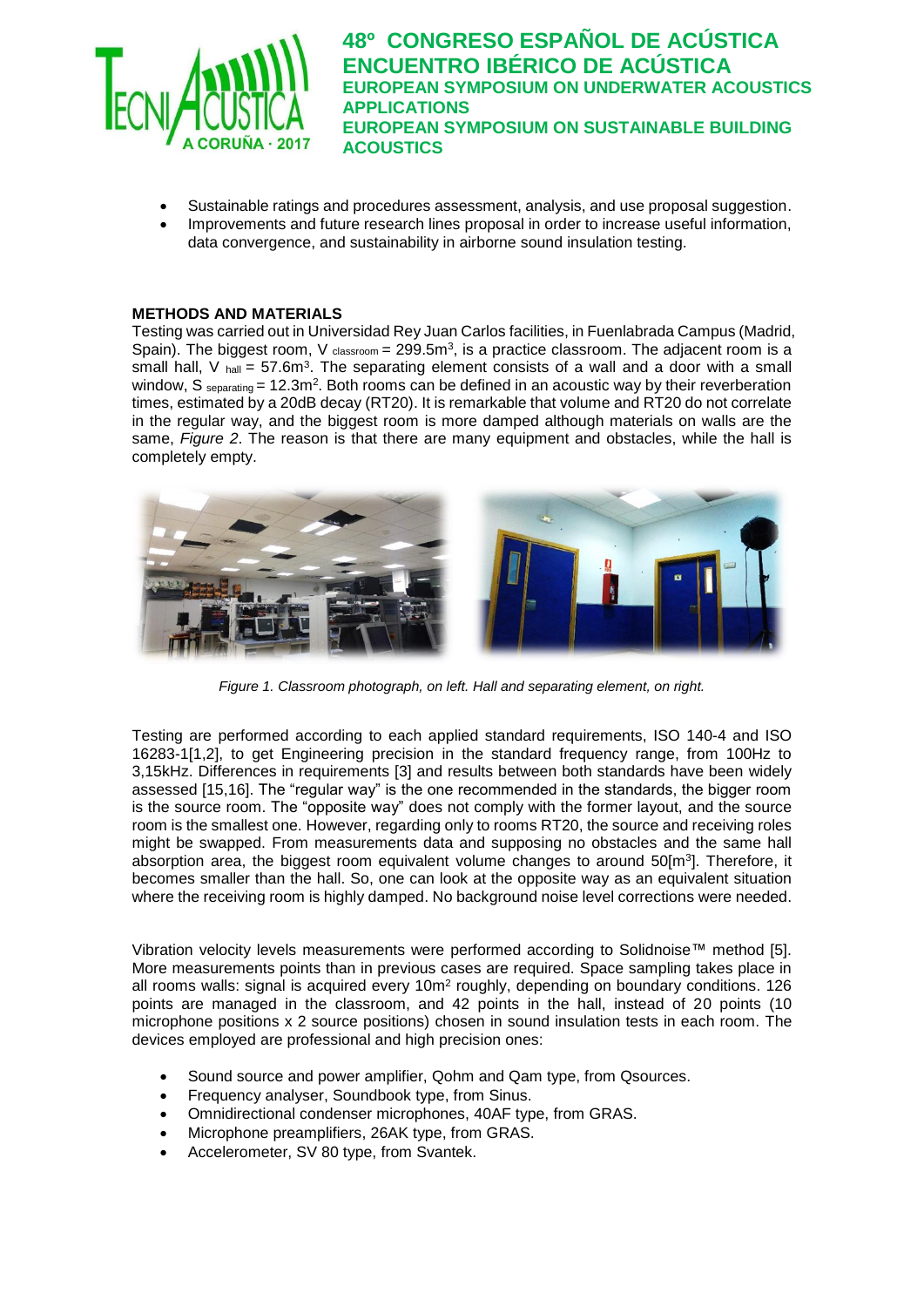



*Figure 2. Two rooms studied reverberation time (RT20) comparison.*

## **RESULTS AND DISCUSSION**

Firstly, single figure ratings calculated from measurements performed according to different standards and ways are, see *Table 1*:

|                 |          | Single figure ratings [dB] |            |                                      |
|-----------------|----------|----------------------------|------------|--------------------------------------|
| <b>Standard</b> | way      | $R_w$                      | $D_{nT,w}$ | $\mathsf{D}_{\mathsf{n},\mathsf{w}}$ |
| 140-4           | regular  | 26                         | 28         | 25                                   |
| $140 - 4$       | opposite | 25                         | 34         | 24                                   |
| 16283-1         | regular  | 26                         | 30         | n.a.                                 |
| 16283-1         | opposite | 25                         | 34         | n.a.                                 |

*Table 1. Sound insulation single figure ratings within a 100Hz – 3150Hz frequency range.*

There is a 4dB maximum difference between single figure ratings,  $R'$ <sub>w</sub> and  $D_{nT,w}$ , when ISO 16283-1 is carried out in regular way. The rest keep that difference in a smaller range; even  $R_w$ remain the same with both standards. When it comes to the opposite way, very similar results come from R'<sub>w</sub> and D<sub>n w,</sub> in both ways, nevertheless a remarkable change it is shown with D<sub>nT,w</sub>; up to 4dB of difference regarding other indexes, and up to 9dB when calculating the opposite way. The analysis in one-third octave bands provides underlined differences, see *Figures 3 y 4*. Now, insulation indexes change in almost every single frequency band. There is a remarkable similarity between  $D_n$  and R<sup> $\prime$ </sup> values in both ways for ISO 140-4, although they remain slightly different between ways. However,  $D_{nT}$  index over-estimates sound insulation regarding the rest, mainly in the opposite way with a large divergence. Comparing new ISO 16283, the general behaviour is like the previous standard. Remarkably,  $R'$  and  $D_{nT}$  are in slightly closer agreement when applying new procedure, in the regular way in all the frequency range.

When working on Solidnoise™ method, it requires vibration measurements and a sound insulation test according to ISO 140-4 or ISO 16283-1 standards as well. This way, sound insulation curves and single figure ratings fully agree with classical pressure methods, in this case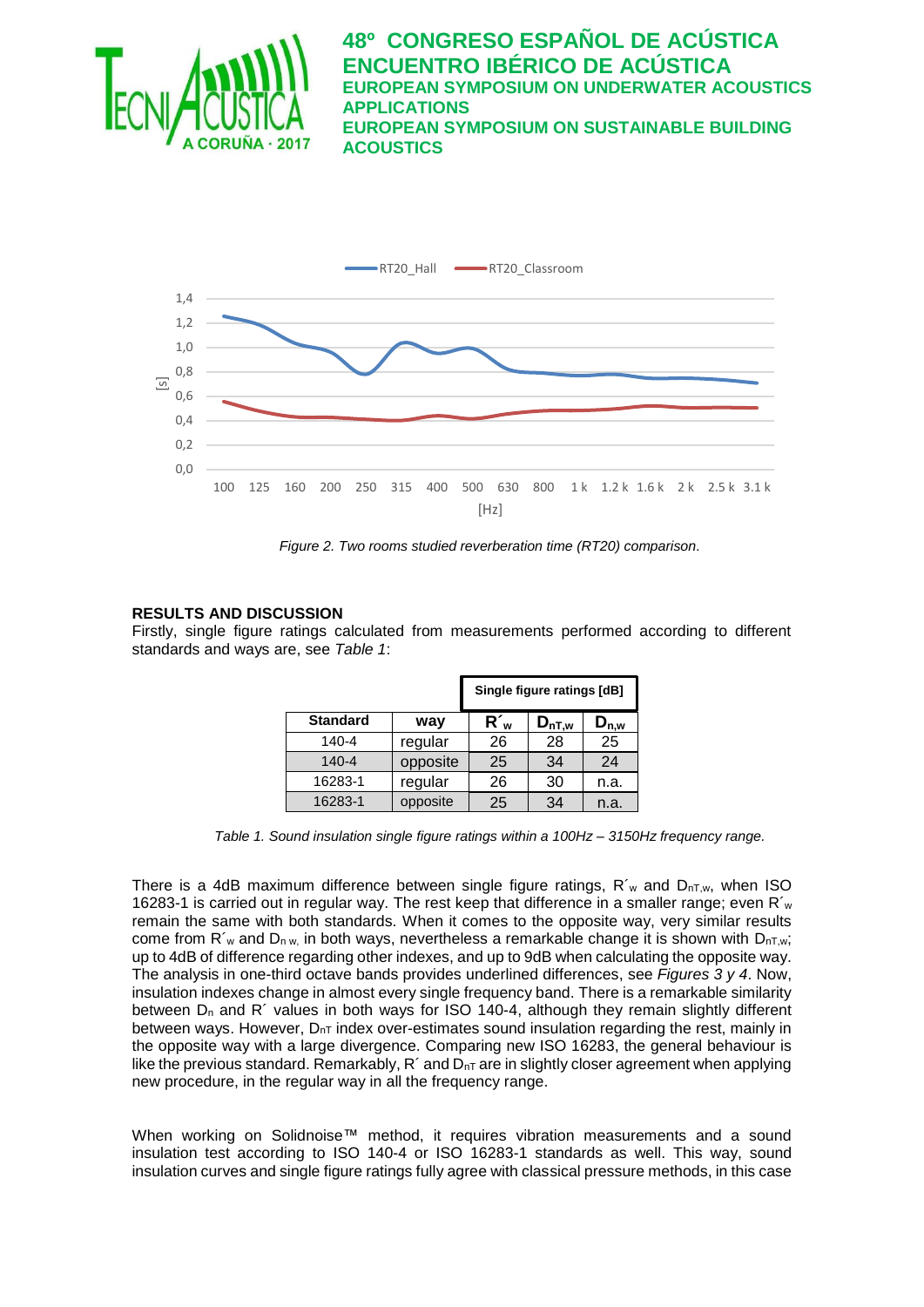![](_page_4_Picture_0.jpeg)

it used ISO 140-4. This vibration method adds every single wall contribution estimation to sound pressure level transmission from one room to another one, see *Figure 5*. More influential wall groups to sound transmission can be identified by verifying their lower sound insulation. So, side walls and the door are the more relevant elements radiating sound power, while the ceiling, for instance is not that important. *Figure 5* shows group of walls in order to clarify data translation, but the method provides how every single element in a group contribute, linked to surface velocity vibration levels.

![](_page_4_Figure_2.jpeg)

*Figure 3. Airborne sound insulation ratings comparison, according to ISO 140-4, both ways.*

Experiments environment was not the easiest one and even an unusual situation, regarding those ones included in the standard, has been forced. The test way is the more crucial one according to results. Although standards usually recommend the largest room as the source room, sometimes that requirement is relaxed to let tests be performed contrary to the regular way: a test way change is allowed when the smaller room has a more regular size. Moreover, an increased damping in a room recommends a virtual volume reduction for calculation because of excess in pressure level attenuation. In this case, in RT20 terms, the largest room is equivalent to a smallest one. All these circumstances make that reverberation time can have relevant changes that involve results depending on the way data is processed; mostly  $D'_{nT}$ . Considering that RT20 links sound pressure and sound power regarding the sound insulation tests described, it is clear that one might obtain results biased by the way calculations are worked out and not only by the sound transmission loss phenomenon itself.

 $D_{nT}$  disagrees vastly with the other ratings. Main reasons are: difference between rooms reverberation times, their lack of a perfect diffuse sound field, an RT20 estimation uncertainty. Non-perfect diffuse rooms are a very usual feature in real world rooms, and it should be borne in mind when interpreting testing results. It has been verified sound insulation over estimation depending on rating and testing way chosen. Between these two analysed rooms there are important differences in RT20, although wall materials are very similar, because of furniture and equipment indoors in one of them; volumes are different as well.  $D_{nT}$  sensitivity to those RT20 changes in these circumstances is much higher than  $R'$  o  $D_n$  ones, since the latter are using more stable and robust variables in their calculation algorithm as wall area (Equivalent absorption area, A with  $D_n$  and R<sup>'</sup>), and separating element area  $(R<sup>2</sup>)$ .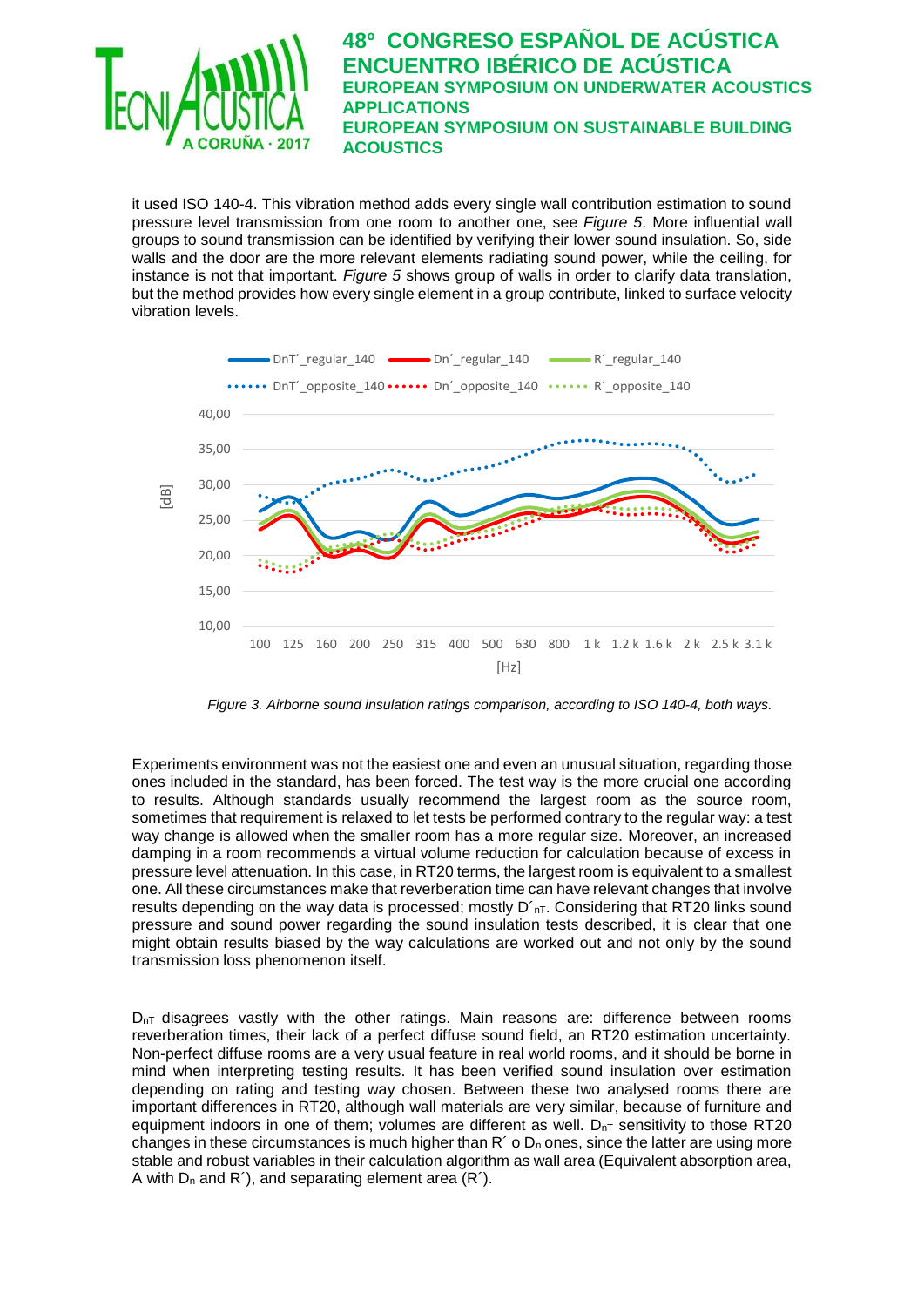![](_page_5_Picture_0.jpeg)

![](_page_5_Figure_2.jpeg)

*Figure 4. Airborne sound insulation ratings comparison, according to ISO 16283-1, both ways.*

![](_page_5_Figure_4.jpeg)

*Figure 5. Walls sound transmission lost contribution comparison by Solidnoise® method, and its software Noiselab®, regular way.*

Besides, this kind of insulation test aim to provide with separating element airborne sound insulation but it really shows the room insulation. That means, far from having one element transmission lost, all flanking elements sound transmission contribution influence the ratings and are considered. Working with sustainable insulation design requires knowledge about every direct and flanking contribution. This target was achieved in this study through SolidNoise™ method, acquiring both pressure and vibration signals. Nevertheless, vibration procedure checking indicates a standout increase in, regarding classical pressure methods: number of measurements,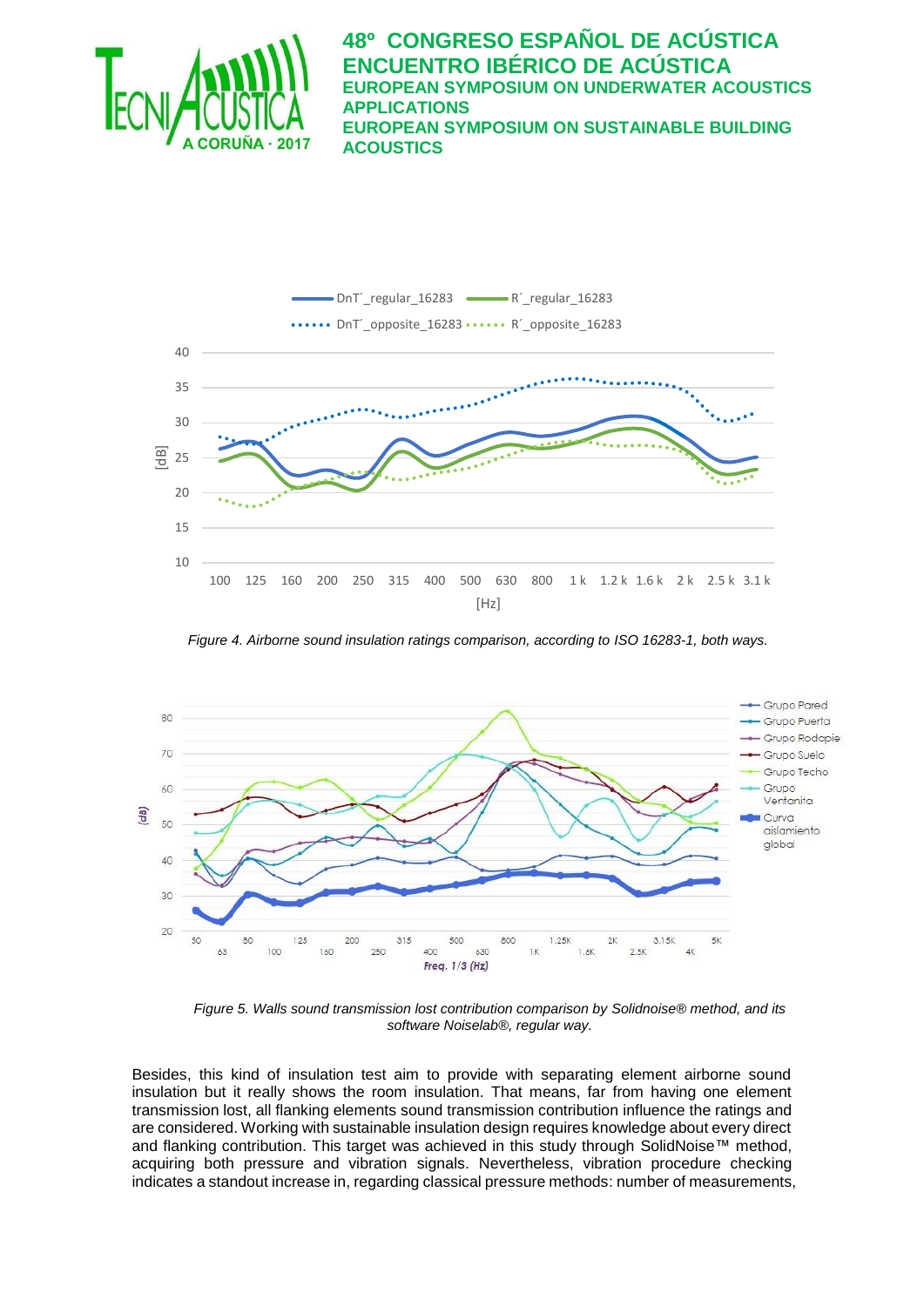![](_page_6_Picture_0.jpeg)

processed and analysed; and, some extra equipment. All those drawbacks may cause a less moderate test talking about resources, despite the fact of the crucial progress in proper and efficient solution designs.

So, after all the previous discussion, a sustainable proposal could be the following ones:

- **Certification** tests: use of **ISO 16283**, with **R´**.
	- o Certification and building legal codes verification.
	- o Diffuse sound fields.
	- o Rooms layout cases included in standards.
- **Design** tests: use of **SolidNoise™** and **ISO 16283**, with **R´**.
	- o Efficient solution design.
	- o Uncertain diffuse sound fields.
	- o Complex rooms layouts.

Anyway, it is decisive the need of a wide and deep knowledge of standards features and theory facts that support them by engineers who carry out with testing. To know restrictions and behaviour about methods, let us consider proper experiments and obtain right results. It is not enough to learn procedures steps by heart.

## **CONCLUSIONS**

Agreement among sound insulation single figure rating and in one-third octave bands have been quantified by experiments results. Differences among them are quite clear, so a straight comparison could lead to confusing and even wrong conclusions. In sustainability terms, classical pressure methods present some hesitations. The results range dependent on a wide range of variables, often out of control, let indexes comparison be biased. The alternative vibration based method provides additional relevant data in an efficient design framework, at the expense of spending more resources; but It does not solve all pressure procedures drawbacks.

Regarding a reasonable industry testing and resources use, it is necessary to study more robust methods proposals. Sound pressure level measurements in non-perfect diffuse sound fields lead to divergent results among classical procedures: to obtain representative reverberation times, and even source/receiving levels can be a complex task sometimes. Besides, that drawback is underlined in low frequency range, exactly where sound insulation problems use to be more serious. From 50Hz to 100Hz, not in the scope of this study, diffusivity problems are expected to be even greater. Vibration signals are confirmed as very valuable ones in building acoustics, in spite of resources use increase. Some further future research lines are suggested supported by results obtained through this paper. The main idea is try achieving data convergence and sound insulation tests sustainability:

- To study or review methods and their accuracy when estimating airborne sound insulation only by vibrations signal means, without any pressure measurement.
- To analyse the chances of decreasing remarkably resources devoted to vibration measurements to determine relevant partitions features:
	- o Spatial and time sampling reduction.
	- o Accelerometer probes use.
	- o Particle velocity probes sweeping use.